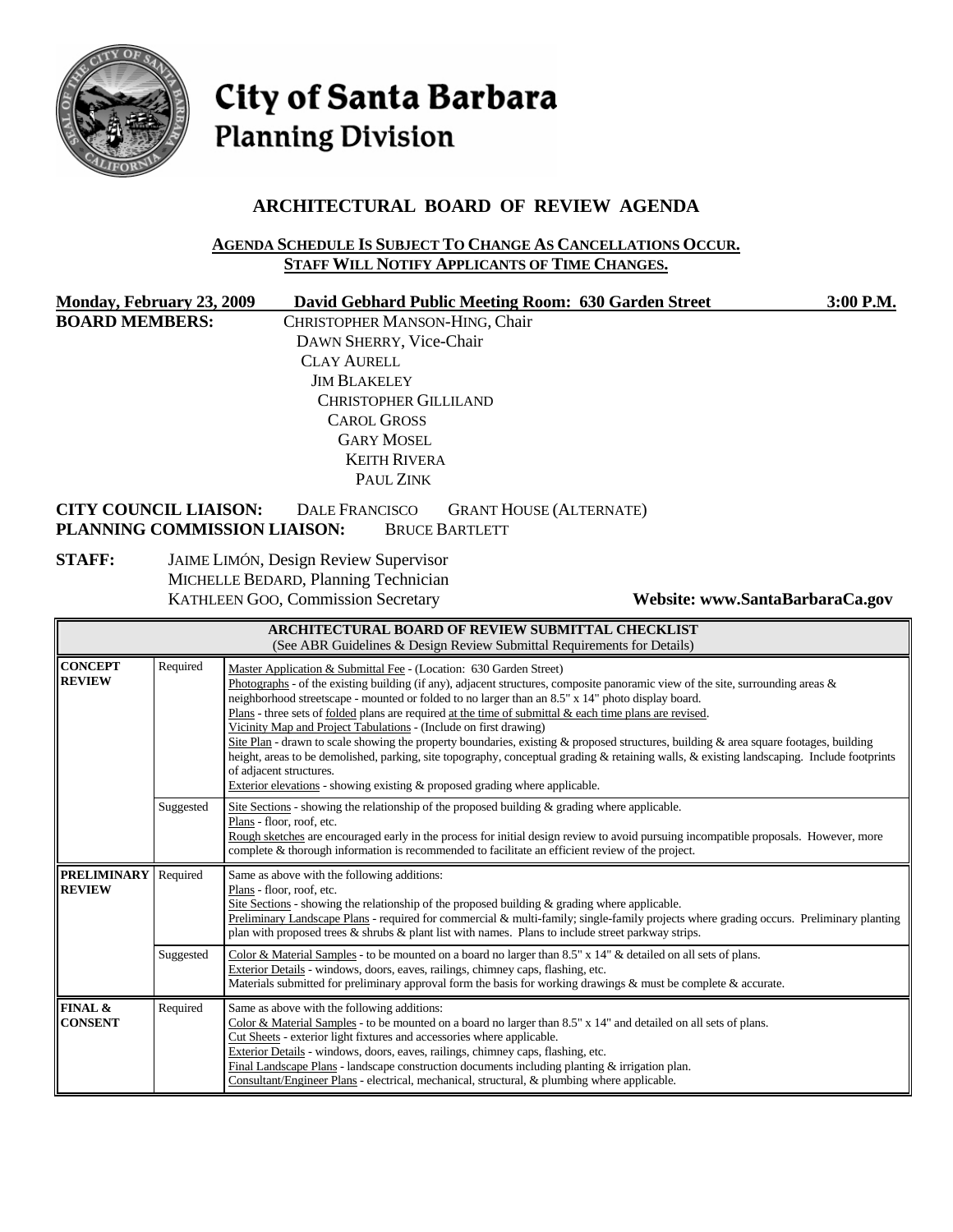#### **PLEASE BE ADVISED**

- The approximate time the project will be reviewed is listed to the left of each item. It is suggested that applicants arrive 15 minutes early. The agenda schedule is subject to change as cancellations occur. Staff will notify applicants of time changes.
- The applicant's presence is required. If an applicant is not present, the item will be postponed indefinitely. If an applicant cancels or postpones an item without providing advance notice, the item will be postponed indefinitely and will not be placed on the following Architectural Board of Review (ABR) agenda. In order to reschedule the item for review, a rescheduling fee will be paid and the applicant must fill out and file a Supplemental Application Form at 630 Garden Street (Community Development Department) in addition to submitting appropriate plans.
- All approvals made by the ABR are based on compliance with Municipal Code Chapter 22.68 and with adopted ABR guidelines. Some agenda items have received a mailed notice and are subject to a public hearing.
- The ABR may grant an approval for any project scheduled on the agenda if sufficient information has been provided and no other discretionary review is required. Substitution of plans is not allowed, if revised plans differing from the submittal sets are brought to the meeting, motions for preliminary or final approval will be contingent upon staff review for code compliance.
- The Board may refer items to the Consent Calendar for Preliminary and Final ABR approval.
- Concept review comments are valid for one year. A Preliminary approval is valid for one year from the date of the approval unless a time extension has been granted. A Final approval is valid for two years from the date of final action unless a time extension has been granted or a Building Permit has been issued.
- Decisions of the ABR may be appealed to the City Council. For further information on appeals, contact the Planning Division Staff or the City Clerk's office. Appeals must be in writing and must be filed with the City Clerk at City Hall, 735 Anacapa St. within ten (10) calendar days of the meeting at which the Board took action or rendered its decision.
- **AMERICANS WITH DISABILITIES ACT:** In compliance with the Americans with Disabilities Act, if you need special assistance to gain access to, comment at, or participate in this meeting, please contact the Planning Division at 805-564-5470. If possible, notification at least 48 hours prior to the meeting will enable the City to make reasonable arrangements in most cases.
- **AGENDAS, MINUTES and REPORTS**: Copies of all documents relating to agenda items are available for review at 630 Garden St. and agendas and minutes are posted online at [www.SantaBarbaraCa.gov/abr](http://www.santabarbaraca.gov/abr) **Materials related to an item on this agenda submitted to the ABR after distribution of the agenda packet are available for public inspection in the Community Development Department located at 630 Garden St., during normal business hours.** If you have any questions or wish to review the plans, please contact Michelle Bedard, at (805) 564-5470 between the hours of 8:30 a.m. to 4:00 p.m., Monday through Thursday, and every other Friday. Or by email at [mbedard@santabarbaraca.gov](mailto:mbedard@santabarbaraca.gov). Please check our website under City Calendar to verify closure dates.

#### **LICENSING ADVISORY:**

The Business and Professions Code of the State of California and the Municipal Code of the City of Santa Barbara restrict preparation of plans for certain project types to licensed professionals. Applicants are encouraged to consult with Building and Safety Staff or Planning Staff to verify requirements for their specific projects.

Unlicensed persons are limited to the preparation of plans for:

- $\triangleright$  Single or multiple family dwellings not to exceed four (4) units per lot, of wood frame construction, and not more than two stories and basement in height;
- ¾ Non-structural changes to storefronts; and,
- $\blacktriangleright$  Landscaping for single-family dwellings, or projects consisting solely of landscaping of not more than 5,000 square feet.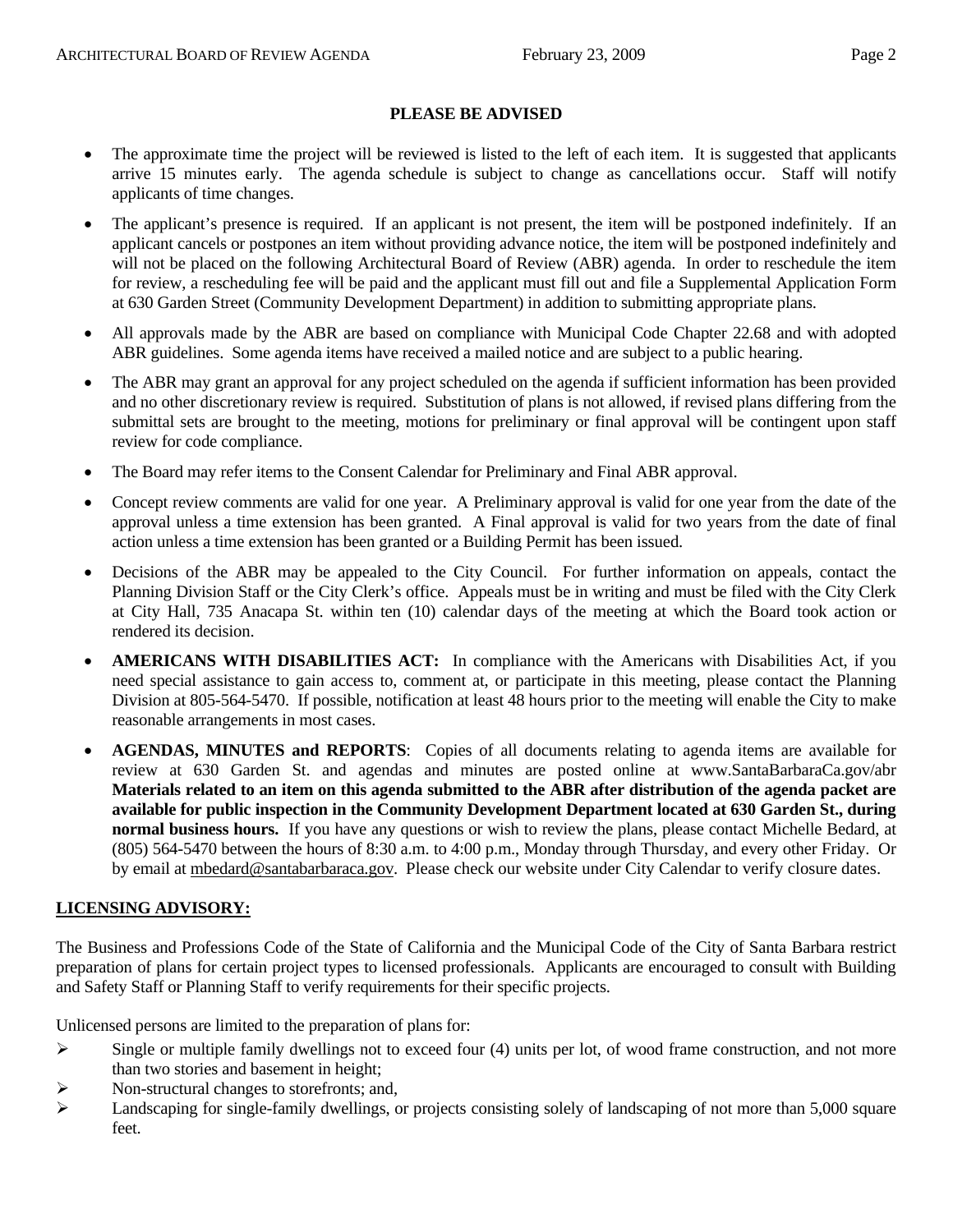## **NOTICE:**

- 1. That on Thursday, February 19, 2009 at 4:00 p.m., this Agenda was duly posted on the indoor and outdoor bulletin boards at the Community Development Department, 630 Garden Street, and online at [www.SantaBarbaraCa.gov/abr.](http://www.santabarbaraca.gov/abr)
- 2. This regular meeting of the Architectural Board of Review will be broadcast live on City TV-18, or on your computer via <http://www.santabarbaraca.gov/Government/Video/> and then clicking City TV-18 Live Broadcast. City TV-18 will also rebroadcast this meeting in its entirety on Wednesday at Noon and the following Monday at 9:00 a.m. An archived video copy of this meeting will be viewable on computers with high speed internet access the following Wednesday at [www.santabarbaraca.gov/abr](http://www.santabarbaraca.gov/abr) and then clicking *Online Meetings.*

#### **GENERAL BUSINESS:**

- A. **Public Comment:** Any member of the public may address the Architectural Board of Review for up to two minutes on any subject within their jurisdiction that is not scheduled for a public discussion before the Board on that day. The total time for this item is ten minutes. (Public comment for items scheduled on today's agenda will be taken at the time the item is heard.)
- B. Approval of the minutes of the Architectural Board of Review meeting of February 09, 2009.
- C. Consent Calendar.
- D. Announcements, requests by applicants for continuances and withdrawals, future agenda items, and appeals.
- E. Subcommittee Reports.
- F. Possible Ordinance Violations.

## **FINAL REVIEW**

#### **1. 100 W ANAPAMU ST C-2 Zone**

| (3:15)             | Assessor's Parcel Number: 037-052-0RW |                               |
|--------------------|---------------------------------------|-------------------------------|
| $(45 \text{ min})$ | <b>Application Number:</b>            | MST2005-00619                 |
|                    | Owner:                                | City of Santa Barbara         |
|                    | Applicant:                            | Lisa Arroyo, Project Engineer |
|                    | Architect:                            | <b>Conceptual Motion</b>      |
|                    | Landscape Architect: Earthform Design |                               |

(West Downtown Improvement Project proposal to install pedestrian lighting, repair sidewalks, and enhance intersections with curb extensions and crosswalks. Also proposed is new landscaping for the 0- 400 blocks of West Anapamu and West Ortega Streets. This project will be reviewed by both the Architectural Board of Review and the Historic Landmarks Commission.)

## **(Preliminary Approval of Architecture granted 11/17/08. Preliminary Approval of Landscaping and Final Approval of Architecture is requested.)**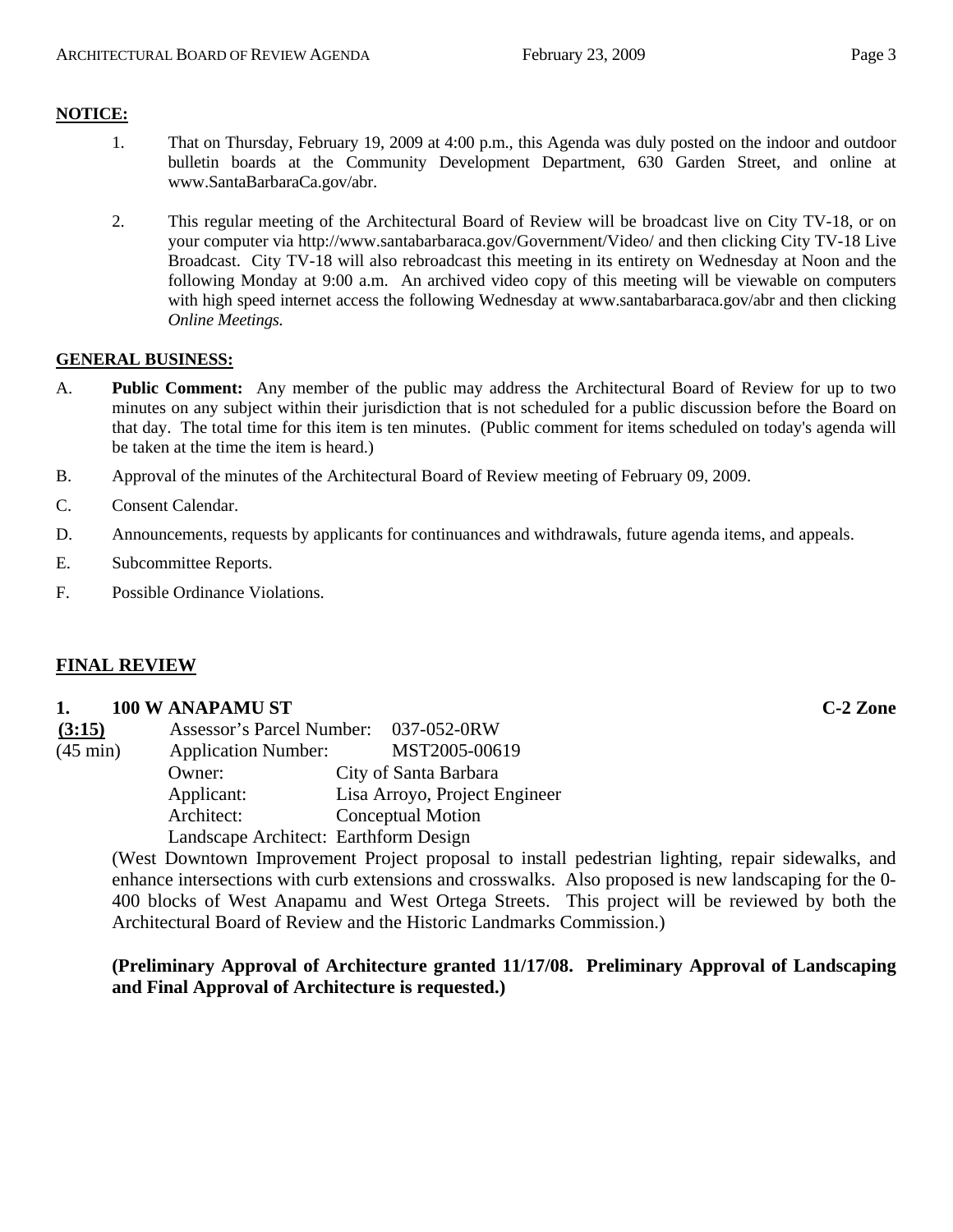## **CONCEPT REVIEW - CONTINUED ITEM**

#### **2. 3714 STATE ST C-P/SD-2 Zone**

| (4:00)             | Assessor's Parcel Number: 053-300-023 |                             |
|--------------------|---------------------------------------|-----------------------------|
| $(60 \text{ min})$ | <b>Application Number:</b>            | MST2007-00591               |
|                    | Owner:                                | Kellogg Associates          |
|                    | Agent:                                | <b>L&amp;P</b> Consultants  |
|                    | Architect:                            | <b>Blackbird Architects</b> |
|                    | Owner:                                | James Read                  |

(This is a revised project (MST2003-00286). This is an alternate site proposal which eliminates the proposed hotel and instead proposes commercial office space. Proposal to demolish the existing, 52,815 square foot, 113-room hotel (Sandman Inn) and to redevelop the site with a 14,254 square foot, two-story, office building and 73 residential condominium units (ranging from two to three stories) over two parcels (APNs 053-300-023 & 053-300-031), totaling 4.6 acres. Of the 73 proposed residential condominiums, there are 41 three-bedroom units, 14 two-bedroom units, and 18 one-bedroom units. 11 of the 73 units are proposed affordable units. The proposal includes 228 parking spaces, 162 for the residential units, 66 for the commercial space. 167 of the 228 parking spaces are proposed underground. This project requires Planning Commission Review of a Tentative Subdivision Map, Development Plan Approval, Lot Line Adjustment, and a modification for inclusionary housing units.)

**(Second Concept Review. Comments only; Project requires Environmental Assessment, Compatibility Analysis, Planning Commission Review of a Tentative Subdivision Map, Development Plan Approval, Lot Line Adjustment, and a modification for inclusionary housing units.)** 

#### **PRELIMINARY REVIEW**

#### **3. 1298 COAST VILLAGE RD C-1/R-2/SD3 Zone**

| (5:00)             | Assessor's Parcel Number: 009-230-043 |                       |
|--------------------|---------------------------------------|-----------------------|
| $(50 \text{ min})$ | <b>Application Number:</b>            | MST2004-00493         |
|                    | Architect:                            | <b>Jeff Gorrell</b>   |
|                    | Applicant:                            | John Price            |
|                    | Owner:                                | Olive Oil $&$ Gas L P |

(Proposal to demolish the existing gas station and service bays and construct a new three-story, mixeduse building on an 18,196 square foot lot. The 16,992 square foot building would include 4,800 square feet of commercial space on the ground floor and 12,192 square feet of residential space on the second and third floors. The residential component would include 8 units, which would include two onebedroom and six two-bedroom units. A total of 36 parking spaces are proposed to include 19 commercial spaces and 17 residential spaces. A total of 11,000 cubic yards of cut and fill is proposed. Project received Planning Commission approval, with conditions, on 3/20/08 and City Council approval on appeal, with conditions, on 7/15/08 for a Local Coastal Plan Amendment, a Zone Change, a Tentative Subdivision Map, a Coastal Development Permit, Development Plan Approval, and Modifications. The project requires compliance Council Resolution No. 08-084.)

## **(Project requires compliance with City Council Resolution No. 08-084.)**

**\*\* THE BOARD WILL RECESS AT 5:50 P.M. AND RECONVENE AT 6:10 P.M. \*\***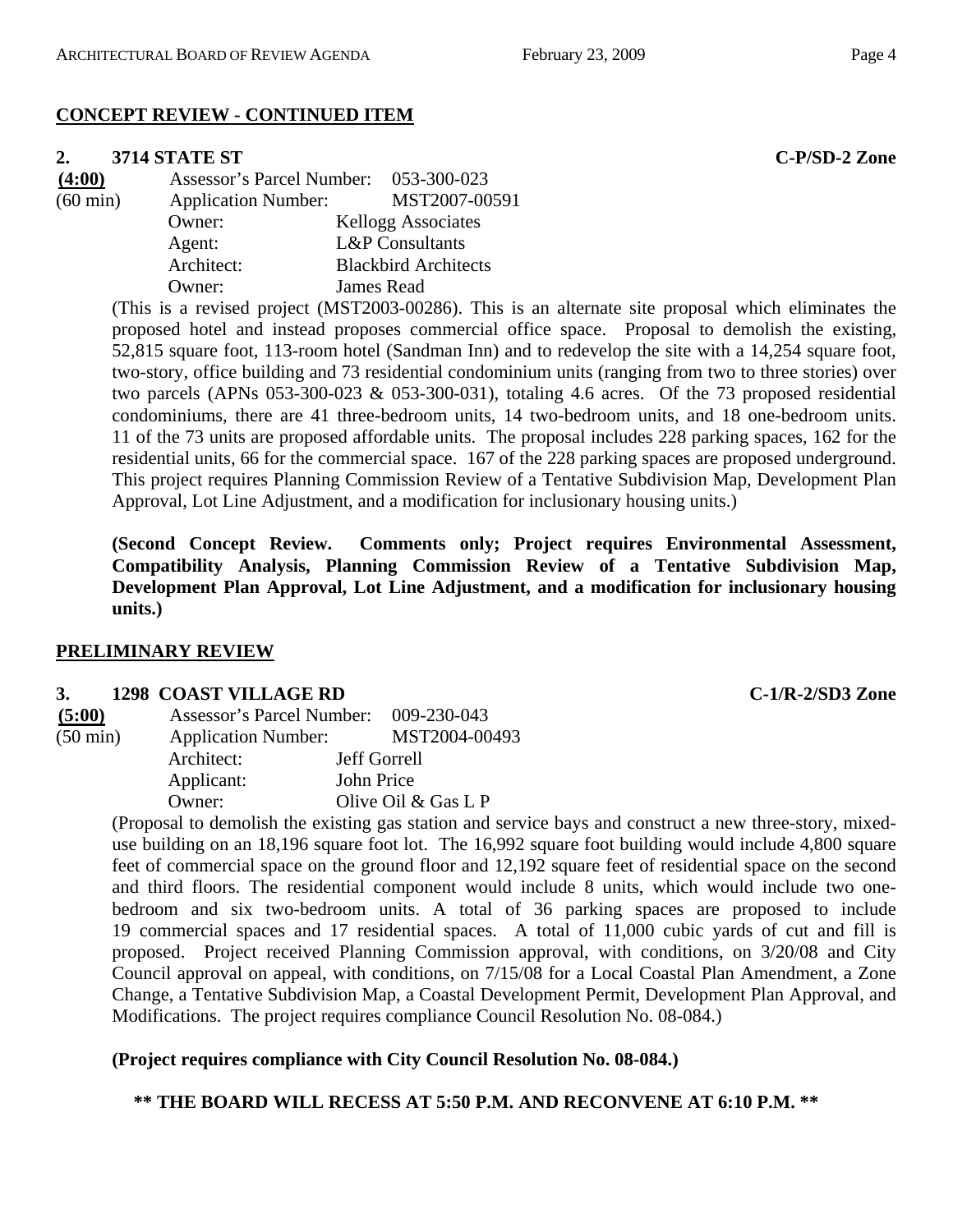# **CONCEPT REVIEW - CONTINUED ITEM**

# **4. 617 BRADBURY AVE C-2 Zone**

**(6:10)** Assessor's Parcel Number: 037-122-006 (45 min) Application Number: MST2007-00559 Owner: Leed Santa Barbara, LLC Architect: AB Design Studio

> (This is a revised project. Proposal to demolish an existing 458 square foot single-family residence and construct a new three-story 5,978 square foot mixed-use development on a 5,000 square foot lot in the C-2 Zone. The project includes 918 square feet of commercial area, comprised of two retail spaces at 425 and 493 square feet, and two residential condominiums, comprised of 1,709 and 1,679 square feet. A total of seven (three commercial and four residential) covered parking spaces are proposed. The project requires Staff Hearing Officer review of a Tentative Subdivision Map and Development Plan Approval Findings for new commercial square footage.)

> **(Fourth Concept Review. Comments only; Project requires Environmental Assessment and Staff Hearing Officer review of a Tentative Subdivision Map and Development Plan Approval Findings.)**

# **CONCEPT REVIEW - NEW ITEM: PUBLIC HEARING**

# **5. 130 S ALISOS ST R-3 Zone**

**(6:55)** Assessor's Parcel Number: 017-212-014 (45 min) Application Number: MST2008-00587 Owner: St. George Edward Revocable Trust Applicant: Steve Walton Architect: Eric Swenemson

(Proposal to construct a new 1,002 square foot residential unit and five new two-car garages (2,192 square feet) on a 16,686 square foot parcel. The proposal includes additions to each of the four existing residential units totaling 1,304 square feet. The application will result in a total of five residential units (one three-bedroom and four two-bedroom units) ranging between 1,002 and 1,232 square feet. The proposal includes the demolition of the existing 772 square foot carport and a 116 square foot laundry structure, a total of 20 cubic yards of grading, the removal and/or relocation of 16 trees (ranging 5 to 12 inches in diameter), and a new  $3\frac{1}{2}$  foot high split rail fence along Alisos Street)

# **(Comments only; project requires Environmental Assessment.)**